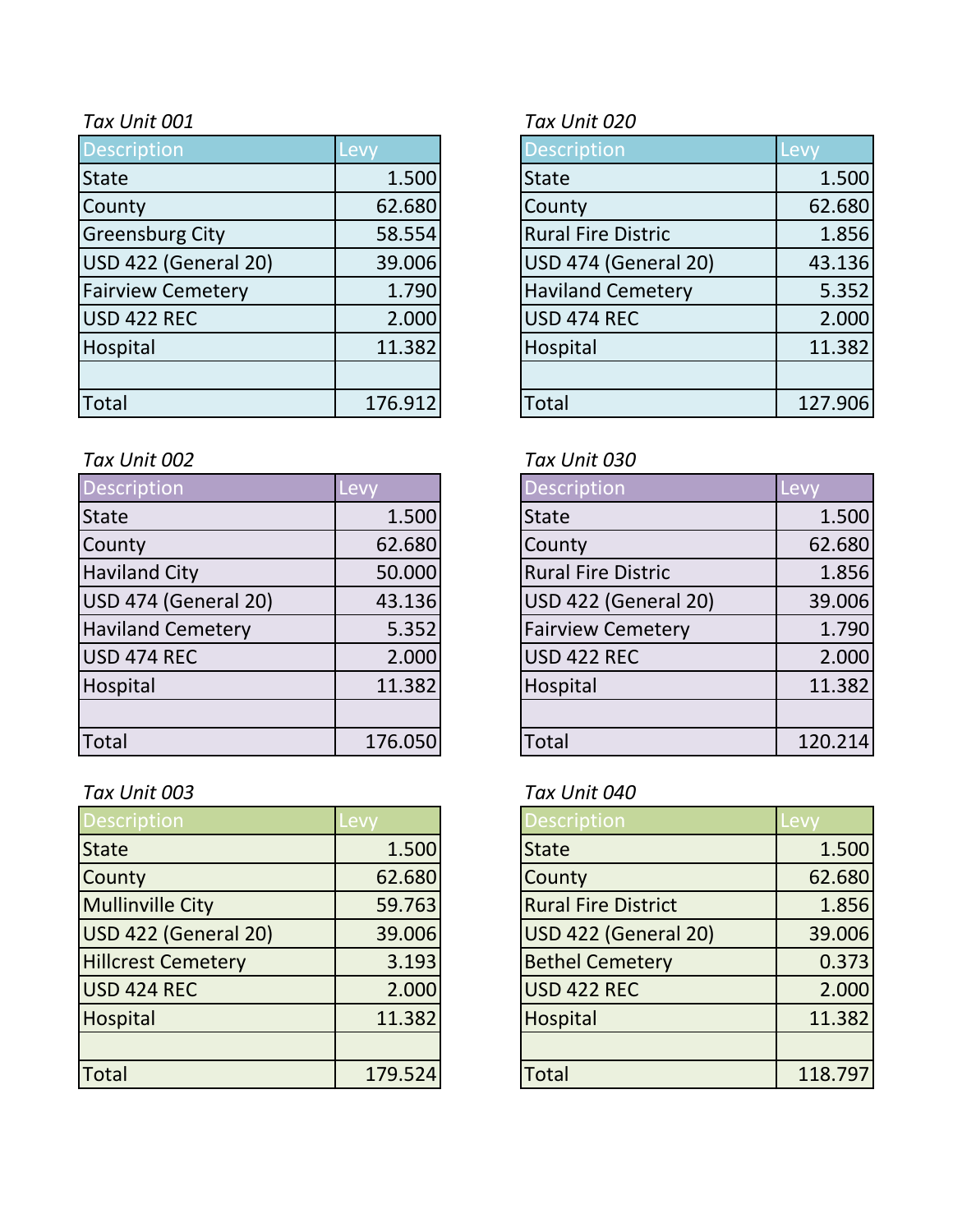| <b>Description</b>         | Levy    | <b>Description</b>         | Levy    |
|----------------------------|---------|----------------------------|---------|
| <b>State</b>               | 1.500   | <b>State</b>               | 1.500   |
| County                     | 62.680  | County                     | 62.680  |
| <b>Rural Fire District</b> | 1.856   | <b>Rural Fire District</b> | 1.856   |
| USD 422 (General 20)       | 39.006  | USD 422 (General 20)       | 39.006  |
| <b>Bethel Cemetery</b>     | 0.373   | <b>Haviland Cemetery</b>   | 5.352   |
| USD 422 REC                | 2.000   | <b>USD 422 REC</b>         | 2.000   |
| Hospital                   | 11.382  | Hospital                   | 11.382  |
|                            |         |                            |         |
| <b>Total</b>               | 118.797 | <b>Total</b>               | 123.776 |

# *Tax Unit 060 Tax Unit 090*

| <b>Description</b>         | Levy    | <b>Description</b>         | Levy    |
|----------------------------|---------|----------------------------|---------|
| <b>State</b>               | 1.500   | <b>State</b>               | 1.500   |
| County                     | 62.680  | County                     | 62.680  |
| <b>Rural Fire District</b> | 1.856   | <b>Rural Fire District</b> | 1.856   |
| USD 422 (General 20)       | 39.006  | USD 474 (General 20)       | 43.136  |
| <b>Hillcrest Cemetery</b>  | 3.193   | Soldier Creek Cemetery     | 3.276   |
| USD 422 REC                | 2.000   | <b>USD 474 REC</b>         | 2.000   |
| Hospital                   | 11.382  | Hospital                   | 11.382  |
|                            |         |                            |         |
| Total                      | 121.617 | Total                      | 125.830 |

# *Tax Unit 070 Tax Unit 100*

| <b>Description</b>         | evy.    | <b>Description</b>         | -evy    |
|----------------------------|---------|----------------------------|---------|
| <b>State</b>               | 1.500   | <b>State</b>               | 1.500   |
| County                     | 62.680  | County                     | 62.680  |
| <b>Rural Fire District</b> | 1.856   | <b>Rural Fire District</b> | 1.856   |
| USD 422 (Genreal 20)       | 39.006  | <b>USD 422</b>             | 39.006  |
| <b>Hillcrest Cemetery</b>  | 3.193   | <b>No Cemetery</b>         | 0.000   |
| USD 422 REC                | 2.000   | <b>USD 422 REC</b>         | 2.000   |
| Hospital                   | 11.382  | Hospital                   | 11.382  |
|                            |         |                            |         |
| <b>Total</b>               | 121.617 | <b>Total</b>               | 118.424 |

# *Tax Unit 050 Tax Unit 080*

| <b>Description</b>          | Levy    |
|-----------------------------|---------|
| <b>State</b>                | 1.500   |
| County                      | 62.680  |
| <b>Rural Fire District</b>  | 1.856   |
| <b>USD 422 (General 20)</b> | 39.006  |
| <b>Haviland Cemetery</b>    | 5.352   |
| <b>USD 422 REC</b>          | 2.000   |
| Hospital                    | 11.382  |
|                             |         |
| `otal                       | 123.776 |

| Description                   | <b>Lev</b> |
|-------------------------------|------------|
| <b>State</b>                  | 1.500      |
| County                        | 62.680     |
| <b>Rural Fire District</b>    | 1.856      |
| USD 474 (General 20)          | 43.136     |
| <b>Soldier Creek Cemetery</b> | 3.276      |
| <b>USD 474 REC</b>            | 2.000      |
| Hospital                      | 11.382     |
|                               |            |
| `otal                         | 125.830    |

| <b>Description</b>         | Levv    |
|----------------------------|---------|
| <b>State</b>               | 1.500   |
| County                     | 62.680  |
| <b>Rural Fire District</b> | 1.856   |
| <b>USD 422</b>             | 39.006  |
| <b>No Cemetery</b>         | 0.000   |
| <b>USD 422 REC</b>         | 2.000   |
| Hospital                   | 11.382  |
|                            |         |
| <b>Total</b>               | 118.424 |